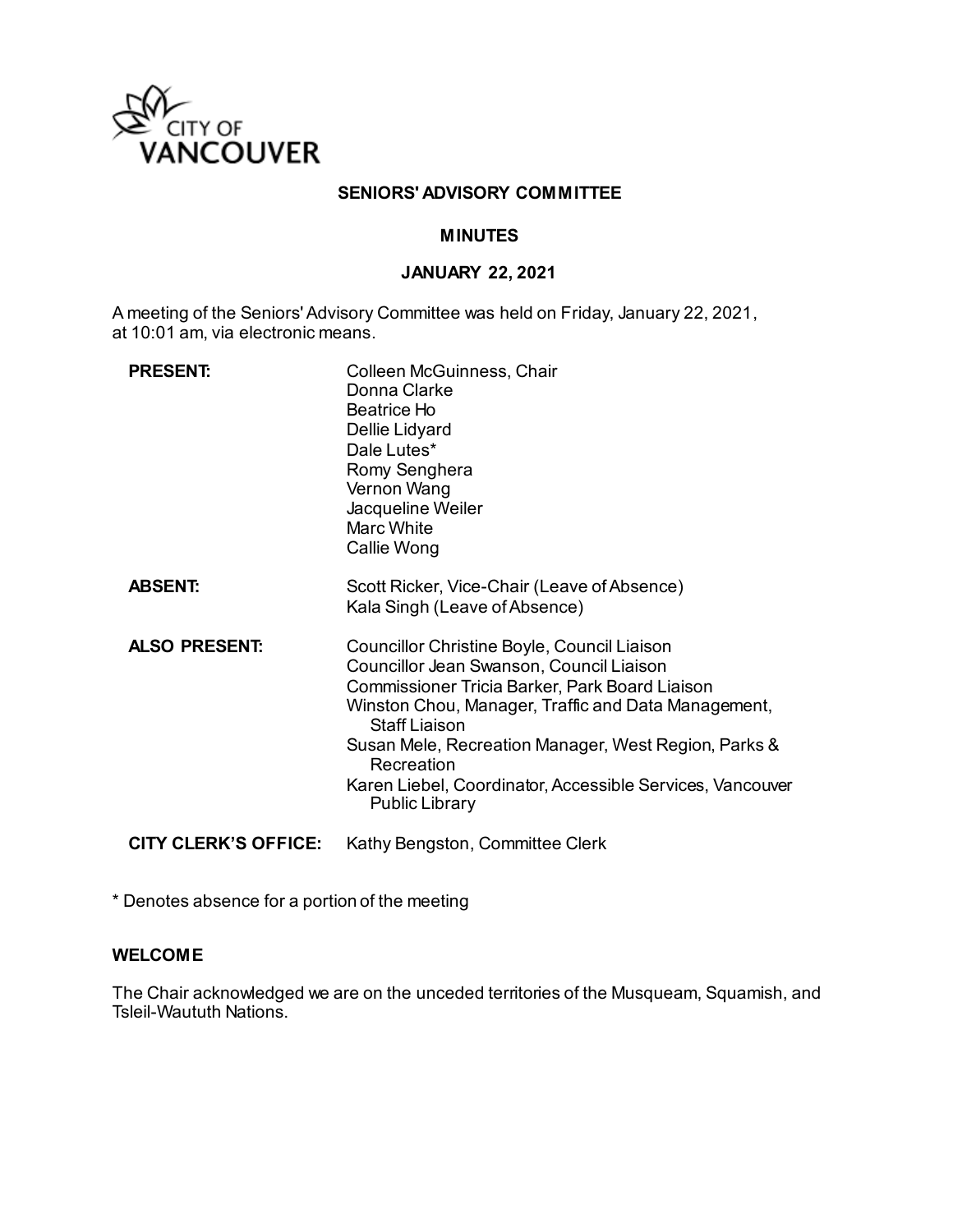#### **Leave of Absence Requests**

MOVED by Jacqueline Weiler SECONDED by Beatrice Ho

> THAT the Seniors' Advisory Committee approve leaves of absence for Scott Ricker and Kala Singh.

CARRIED UNANIMOUSLY (Dale Lutes absent for the vote)

#### **Approval of Minutes**

MOVED by Beatrice Ho SECONDED by Jacqueline Weiler

> THAT the Seniors' Advisory Committee approve the Minutes from the meeting of Friday, November 06, 2020, as circulated.

CARRIED UNANIMOUSLY (Dale Lutes absent for the vote)

### **1. Broadway Subway Project and Broadway Plan Burrard SkyTrain Station - Update**

Steve Brown, Manager, Rapid Transit Office, provided a presentation on the *"*Broadway Subway Project Stations", which included the Design Advisory Process (DAP) and timeline, station renderings, the general station features, such as features for the seniors' community, and the out of DAP scope features which are elevators and washrooms.

Andrew Misiak, Communications Coordinator, Public Engagement, and Iona Bonamis, Planner, Transportation Planning Branch, provided a presentation on the *"*Broadway Plan: Emerging Directions*"*, which included the immediate timelines, the vision for the street, along with great street elements, that will include public input. Alex Liaw, Civil Engineer I, Transportation Design Branch, presented the station blocks, and priorities, potential pick up and drop off locations for Mount Pleasant and Broadway City Hall, and next meeting follow-ups.

The Manager, Rapid Transit Office, noted that the Burrard SkyTrain Station update will be provided at a future meeting. Subsequently, staff responded to questions. The Chair thanked staff for their informative presentations.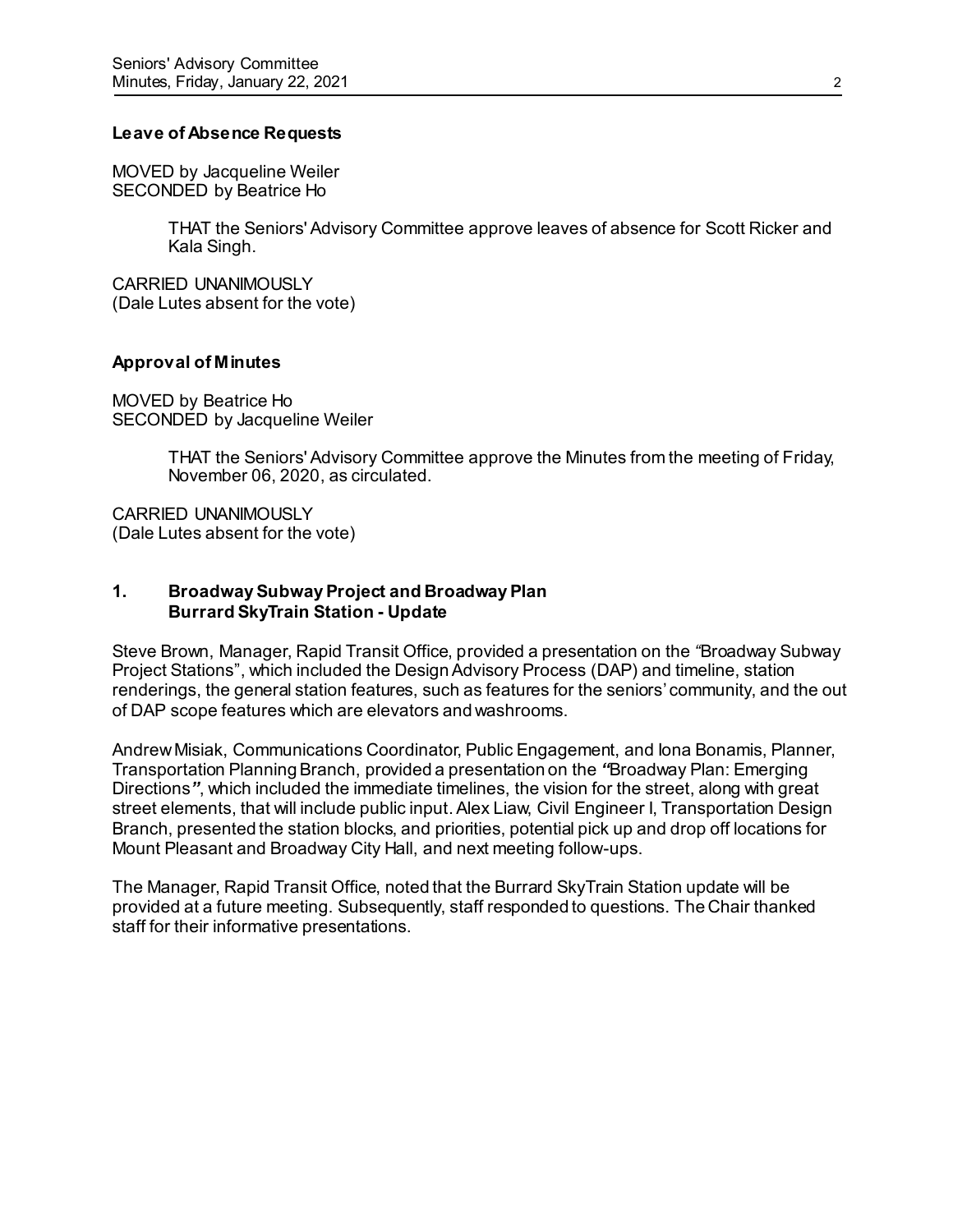# **2. Climate EmergencyAction Plan – Parking Initiatives**

Lysa Morishita, Civil Engineer II, Parking Management, and Paul Krueger, Planner II, Transportation Planning Branch, provided a presentation on the "Climate Emergency Parking Initiatives", which included the action plan, the six big moves, off-street and on-street recommendations, current conditions, key considerations for the seniors' community, accessible parking policy updates, permit zones, cost, visitor parking, accessibility, the timeline and next steps. Staff responded to questions. The Chair thanked staff for their informative presentation.

The project hub, including a survey, can be found here[: www.shapeyourcity.ca/parking](http://www.shapeyourcity.ca/parking)

### **3. Oakridge Seniors Centre Relocation – Mary Hoerdt**

Mary Hoerdt, President, Oakridge Seniors Centre, provided a report on the seniors centre at the Oakridge Shopping Mall, which included a new location move to the Peretz Centre for Secular Jewish Culture. Mary noted that re-opening of the centre at the new location is scheduled for no later than March 1, and that no kitchen facilities will be provided at the re-opening, but the centre will be requesting this needed facility feature to the property management for the near future. The Chair asked for an update from the President, so Mary can be scheduled for a future meeting.

### **4. Liaison Updates**

The Chair asked for written liaison updates to the committee, due to time constraints.

### **5. Subcommittee Updates**

### **a) Persons with Disabilities**

None.

### **b) Engagement**

Beatrice Ho provided an update, which included the City's virtual Working Group Series on antiracism and cultural redress. Jacqueline Weiler noted that seniors' have become isolated in their community due to COVID-19.

#### **c) Housing**

### **i. Housing Sub-committee**

Marc White, Vice-Chair, Housing Sub-committee, provided an update from the January 12 subcommittee meeting that included City staff recommendation submission for approval of the Oakridge Transit Centre (OTC) development revised plan, BCNPHA scheduled meeting at the end of January, and discussion with SPARC BC on providing more information on the census data regarding disability and accessibility issue standards in city housing.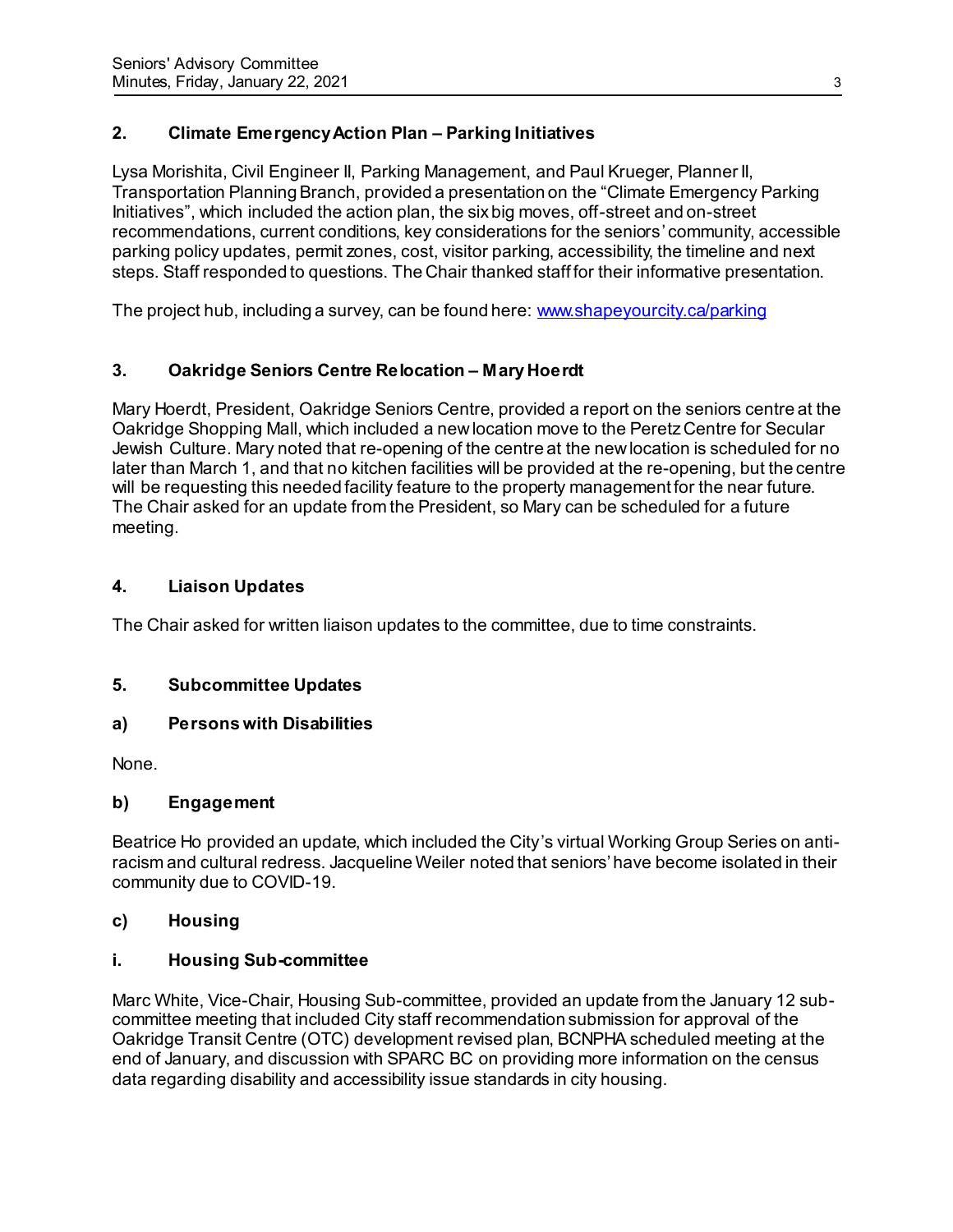## **ii. Community of Support**

Donna Clarke advised that the sub-committee is dissolved effective January 7. Donna noted that the City is to respond regarding the new senior planner position. Additionally, Donna noted that the education webinars are to continue with the next scheduled event: AGE-WELL National Innovation Hub (APPTA) with Candice Pollack, March 4.

### **d) Transportation and Mobility**

Councillor Christine Boyle, Council Liaison provided an update on the motion regarding elevator maintenance in Vancouver residential buildings, which is scheduled for Council, February 10. Callie Wong provided an update on the elevator issues in residential buildings. Dellie Lidyard provided an update, which included street furniture and shelters during rainy weather, and the Granville Bridge Connector. Winston Chou, Staff Liaison, to provide an update at the next regular meeting regarding the West 10 Avenue. Dale Lutes noted Drake Street work continues.

### **6. New Business**

### **(a) City Snow Removal Guidelines**

The Chair informed the Committee that Amy Sidwell, Branch Manager, Street Operations Branch, is to provide a report on the City's snow removal guidelines at a future regular meeting. The Chair also provided an overview on the current snow removal guidelines in the City.

### **(b) Outgoing Committee Clerk**

The Chair thanked Kathy Bengston, outgoing committee clerk, for her support and service to the Seniors' Advisory Committee, over the past seventeen months.

#### **(c) Public City Washrooms**

Dellie Lidyard noted that public washrooms are in need at public pedestrian locations for seniors.

### **ADJOURNMENT**

MOVED by Dellie Lidyard SECONDED by Beatrice Ho

THAT this meeting be adjourned.

CARRIED UNANIMOUSLY

#### **Next Regular Meeting:**

| DATE:  | Friday, March 19, 2021 |
|--------|------------------------|
| TIME:  | $10:00 \text{ am}$     |
| PLACE: | WebEx Online           |